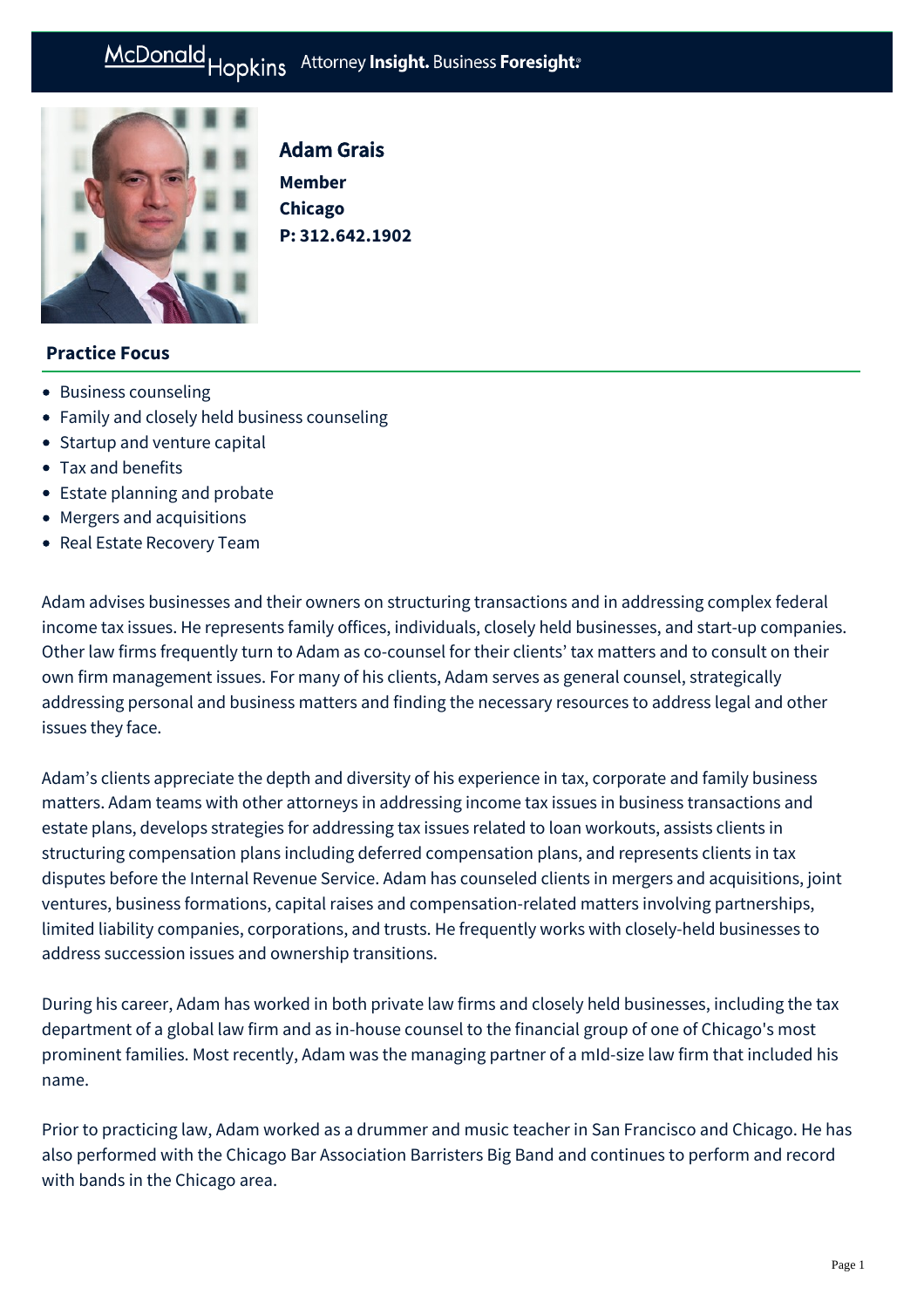Adam earned his J.D. from the University of Chicago and his B.A. in history, magna cum laude, from Columbia University.

#### **Admissions - State**

• Illinois

## **Education**

- University of Chicago Law School
- Columbia University

## **Honors and Awards**

- Recognized by Leading Lawyers for his work in the areas of Closely & Privately Held Business Law, Tax Law for Individuals and for Businesses, and Corporate Finance Law (2012-2017, 2022)
- Martindale-Hubbell AV Preeminent Rated 5.0/5.0 in the areas of Taxation, Business Law and Corporate Law
- Selected for inclusion in Illinois Super Lawyers (2020-2022)

#### **Professional Membership**

- American Bar Association
- Illinois State Bar Association
- City Tax Club of Chicago

#### **Public Service and Volunteerism**

- Economic Club of Chicago
- Grant Park Orchestral Association: board member (2014-present), board chair (2021), vice chair of the board (2016-2020), chair of Education and Community Engagement Committee (2015-2017), chair of the Nominating and Governance Committee (2017-present), member of the Executive Committee (2015 present), member of the Finance Committee (2016-present)
- ProVisors (2016-present); leader of Chicago Estate and Succession Planning Affinity Group (2019-present)
- Small Business Advocacy Council (2011-2014)
- Near North Montessori School, Audit Committee of the Board of Directors (2010-2016)
- Chicago Bar Association, Barristers Big Band, drummer (2008-2014)
- Suzuki-Orff School for Young Musicians, board member (2001-2005)
- Friends of Erhler Park, founder, director, president and secretary (2001-2005)

#### **Alerts**

- [Small and midsize employers may be entitled to tax credits for providing paid leave related to COVID-19](https://mcdonaldhopkins.com/Insights/April-2021/Small-and-midsize-employers-may-be-entitled-to-tax) vaccinations
- [American Rescue Plan provides tax relief to families and extends enhanced unemployment benefits](https://mcdonaldhopkins.com/Insights/March-2021/Tax-provisions-in-American-Rescue-Plan-provide-rel)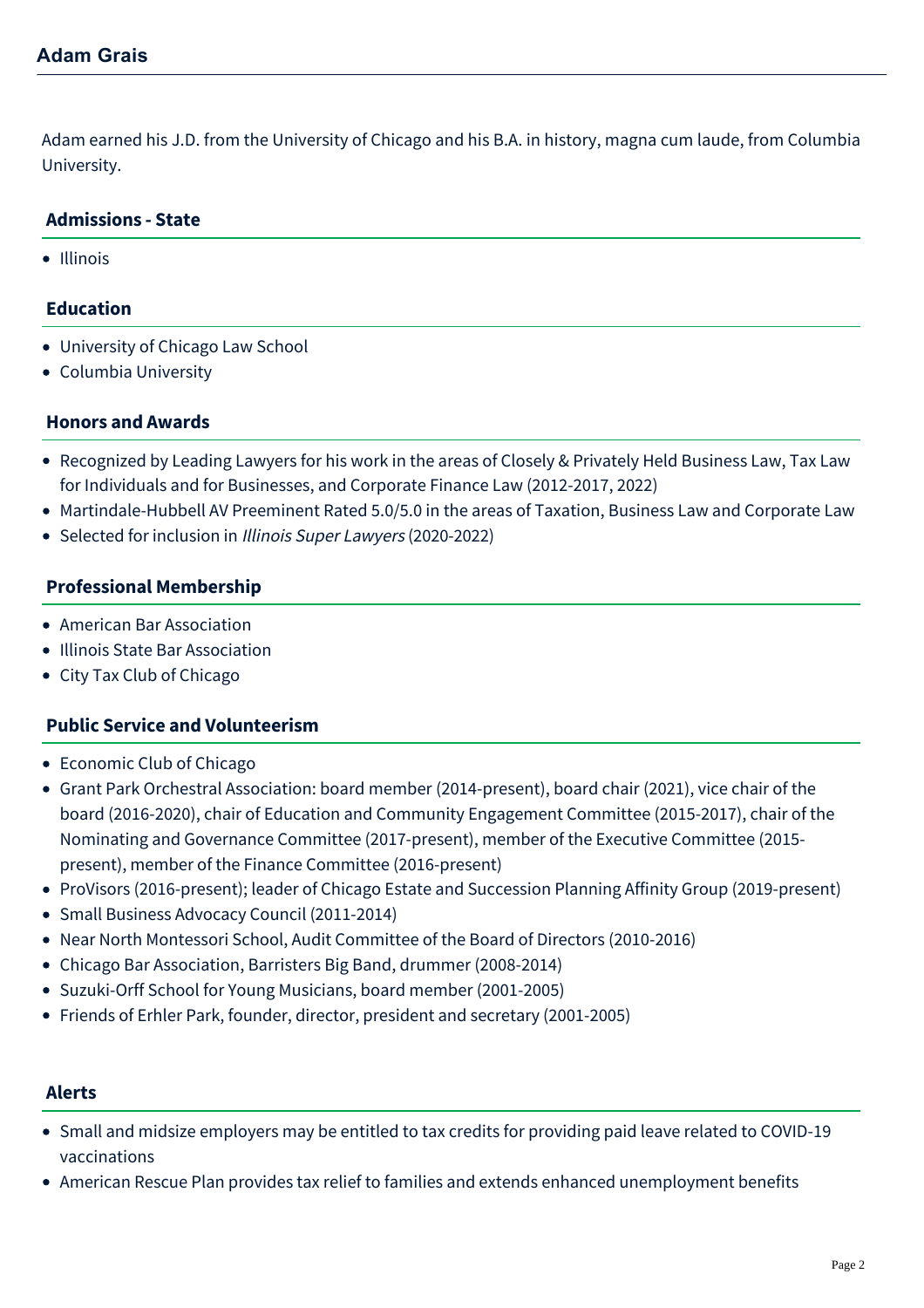# **Adam Grais**

- [Making sense of the Consolidated Appropriations Act: How to deal with all of the tax provisions](https://mcdonaldhopkins.com/Insights/January-2021/Making-sense-of-the-Consolidated-Appropriations-Ac)
- [The Consolidated Appropriations Act and the impact on the Paycheck Protection Program: Here we go](https://mcdonaldhopkins.com/Insights/December-2020/The-Consolidated-Appropriations-Act-and-the-impact) again…
- [Payroll tax deferral guidance leaves unanswered questions](https://mcdonaldhopkins.com/Insights/September-2020/Payroll-tax-deferral-guidance-leaves-unanswered-qu)
- [Paycheck Protection Program Flexibility Act passes Senate](https://mcdonaldhopkins.com/Insights/June-2020-(1)/Paycheck-Protection-Program-Flexibility-Act-passes)
- [States allowing for deferral of tax payments and tax return filings](https://mcdonaldhopkins.com/Insights/March-2020/States-allowing-for-deferral-of-tax-payments-and-t)
- [CARES Act tax issues for real estate](https://mcdonaldhopkins.com/Insights/April-2020/CARES-Act-tax-issues-for-real-estate)
- [IRS allowing more time to file federal tax returns and to pay federal taxes](https://mcdonaldhopkins.com/Insights/March-2020/IRS-allowing-more-time-to-file-federal-tax-returns)
- [CARES Act: An early analysis of the historic Coronavirus Aid, Relief and Economic Security Act](https://mcdonaldhopkins.com/Insights/March-2020/CARES-ACT-overview)

#### **Blog Posts**

- [Save Our Stages program provides lifeline to entertainment venues](https://mcdonaldhopkins.com/Insights/February-2021/Save-Our-Stages-program-provides-lifeline-to-enter)
- [Adam Grais is all-in as festival board chair](https://mcdonaldhopkins.com/Insights/January-2021/Adam-Grais-is-all-in-as-festival-board-chair)
- [Paycheck Protection Program Flexibility Act makes important changes to PPP](https://mcdonaldhopkins.com/Insights/June-2020-(1)/PPPFA-makes-important-changes-to-PPP)
- [IRS clarifies no deduction for PPP loan forgiveness expenses](https://mcdonaldhopkins.com/Insights/May-2020/IRS-clarifies-no-deduction-for-PPP-loan-forgivenes)
- [Employers may make tax-free payments to employees for COVID-19 expenses](https://mcdonaldhopkins.com/Insights/April-2020/Employers-may-make-tax-free-payments)
- [CARES Act: A summary of tax issues](https://mcdonaldhopkins.com/Insights/March-2020/CARES-Act-A-summary-of-tax-issues)
- [CARES Act: Employee retention credit for employers subject to closure due to the coronavirus pandemic](https://mcdonaldhopkins.com/Insights/March-2020/CARES-ACT-Employee-retention-credit-for-employers)
- [Tax credits ease cost of extension of paid sick leave and FMLA](https://mcdonaldhopkins.com/Insights/March-2020/Tax-credits-ease-cost-of-extension-of-paid-sick-le)
- [IRS allowing more time to pay federal income taxes](https://mcdonaldhopkins.com/Insights/March-2020/Treasury-Secretary-announces-more-time-to-pay-fede)

#### **News**

- [Grais and Chicago Mayor Lightfoot welcome music back to Pritzker Pavilion](https://mcdonaldhopkins.com/Insights/July-2021/Grais-and-Chicago-Mayor-Lightfoot-welcome-music-ba)
- [McDonald Hopkins attorneys recognized as 2021 Illinois Super Lawyers and Rising Stars](https://mcdonaldhopkins.com/Insights/January-2021/McDonald-Hopkins-attorneys-recognized-as-2021-Illi)
- [McDonald Hopkins represents GRAIL in \\$390M Series D financing](https://mcdonaldhopkins.com/Insights/May-2020/McDonald-Hopkins-represents-GRAIL-in-390M-Series-D)
- [Prominent Chicago tax attorney Adam J. Grais joins McDonald Hopkins LLC](https://mcdonaldhopkins.com/Insights/February-2020/Prominent-Chicago-tax-attorney-Adam-J-Grais-joins-)
- [McDonald Hopkins attorneys recognized as 2020 Illinois Super Lawyers and Rising Stars](https://mcdonaldhopkins.com/Insights/February-2020/McDonald-Hopkins-attorneys-recognized-as-2020-Illi)

#### **External Publications**

- "[Taxes in Business Sales](https://cfosimplified.com/taxes-in-business-sales/)," CFO Simplified Blog, April 11, 2019
- "[Qualified Opportunity Zone Funds: A New Tool for Real Estate Investors"](https://www.financialpoise.com/qualified-opportunity-zone-funds/), Financial Poise, February 15, 2019
- [Profile in Leading Lawyers Special Section with Ronald Grais for Law Day 2015](http://www.leadinglawyers.com/articles/Grais_Law%20Day.pdf)

#### **Events**

- [2022 Ohio Business Tax Conference | Tuesday, January 25, 2022](https://mcdonaldhopkins.com/Events/2022/2022-Ohio-Business-Tax-Conference)
- [The Paycheck Protection Program: a view from the trenches | Thursday, July 30, 2020](https://mcdonaldhopkins.com/Events/2020/PPP-a-view-from-the-trenches)
- [Planning techniques to consider now | Friday, June 5, 2020](https://mcdonaldhopkins.com/Events/2020/Planning-techniques-to-consider-now)
- [Business Succession Planning in 2020 | Tuesday, May 19, 2020](https://mcdonaldhopkins.com/Events/2020/Business-Succession-Planning-in-2020)